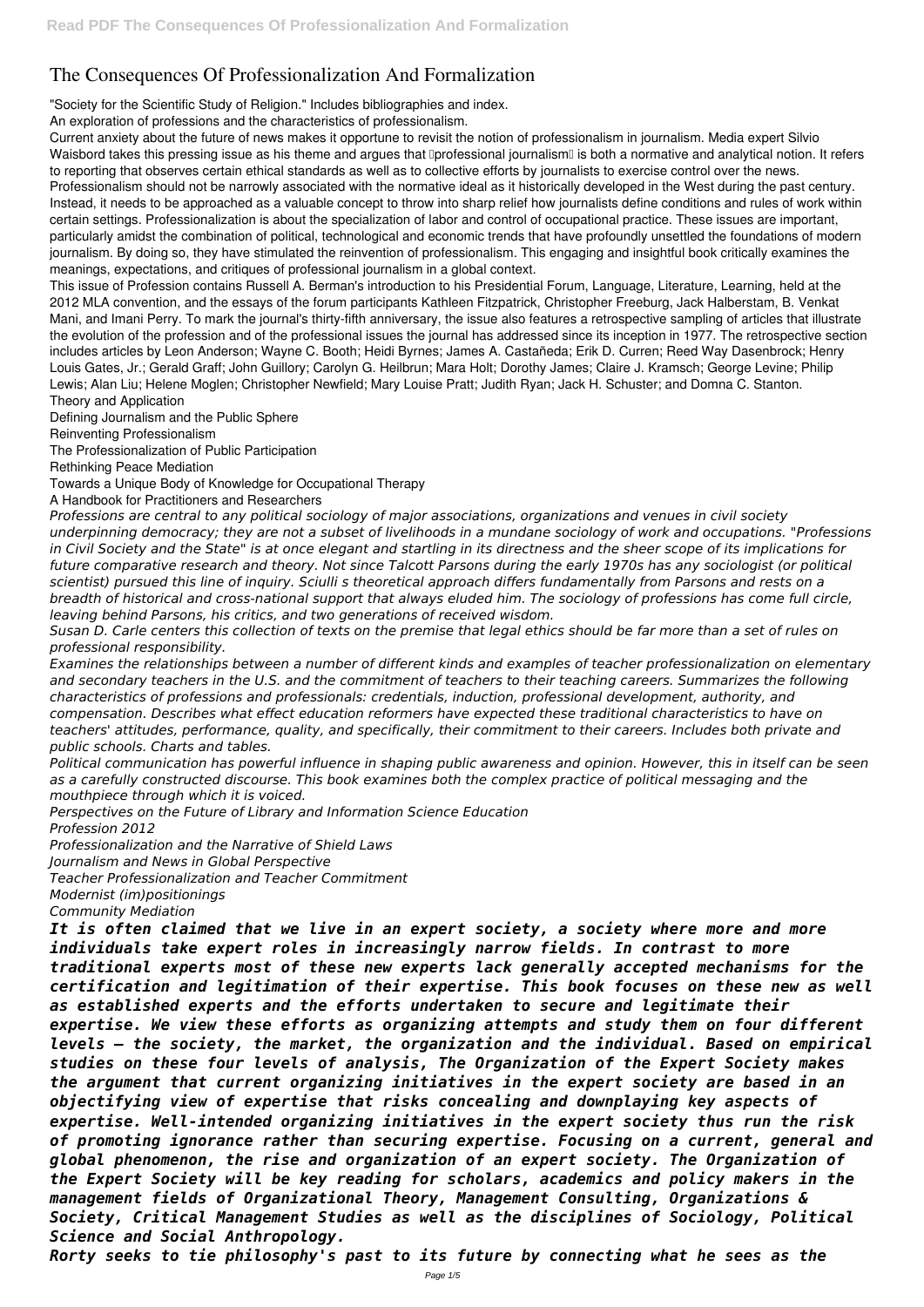*positive (and neglected) contributions of the American pragmatic philosophers to contemporary European developments. What emerges from his explorations is a revivified version of pragmatism that offers new hope for the future of philosophy."Rorty's dazzling tour through the history of modern philosophy, and his critical account of its present state (the best general introduction in print), is actually an argument that what we consider perennial problems--mind and body, consciousness and objects, the foundations of knowledge, the fact/value distinction--are merely the dead-ends this picture leads us into." Los Angeles Times Book Review"It can immediately be said that Consequences of Pragmatism must be read by both those who believe that they agree and those who believe that they disagree with Richard Rorty. [He] is far and away the most provocative philosophical writer working in North America today, and Consequences of Pragmatism should make this claim even stronger."The Review of Metaphysics"Philosophy, for Rorty, is a form of writing, a literary genre, closer to literary criticism than anything else, a criticism which takes for one of its major concerns the texts of the past recognized as philosophical: it interprets interpretations. If anyone doubts the continued vigor and continuing relevance of American pragmatism, the doubts can be laid to rest by reading this book." Religious Studies Review*

*The Pro-Choice Movement is a sophisticated, detailed and enlightening application of social movement theory to the efforts to extend and protect abortion rights in the United States. Staggenborg keenly illustrates how both formal organization and grass-roots activism, elite support and indigenous networks have contributed to the effectiveness and persistence of the abortion rights movement.*

*A.W. Coats has made unique contributions to the history of economic thought, economic methodology and the sociology of economics. This volume collects together, for the first time, a substantial part of his work on the sociology and professionalization of economics.*

*Professions and Professionalization: Volume 3, Sociological Studies The Sociology and Professionalization of Economics*

*A Critical Reader*

*Hiding Politics in Plain Sight*

*Professionalism Among Physicians*

*The Pro-choice Movement*

*Challenges of Contemporary Peacemaking Practice*

**A collection of essays on fundamental issues in the history of medicine in modern Germany.**

**With the expansion of the EU in 2004 and its inclusion now of 25 European countries, the movement of workers across the Continent will affect the employment opportunities of women. But as this up-to-date investigation across nine countries shows, there remain significant differences amongst specific European countries regarding women's education and employment opportunities. Taking 1945 as its historical starting point, this sociological study, based on some 900 questionnaire responses and more than 300 in-depth interviews, explores the complex inter-relationship between women's employment, the institutionalization of equal opportunities, and Women's Studies training. This volume is the first to explore what happens to women who have undertaken Women's Studies training in the labour market. Factors influencing their actual employment experiences include employment opportunities for women in each country, their expectations of the labour market and gender norms informing those expectations, how far equal opportunities are actually enforced and the strength of local women's movements. Doing Women's Studies**

**provides unique information about, and insightful analyses of, the changing patterns of women's employment in Europe; equal opportunities in a cross-European perspective; educational migration; gender, race, ethnicity and nationality; and the uneven prevalence and impact of Women's Studies on the lifestyles and everyday practices of those women who have experienced it. The contributors are prominent feminist researchers from nine European countries. Their findings will be of interest to sociologists and gender studies experts working in the areas of gender, employment, equal opportunities and the impact of education on employment.**

**Has the communication of politics become professionalised? Who are the 'professionals' and what part do they play in the political process? Can the process of professionalisation be observed in different political systems? These, and related questions, about the changing nature of practices in political communication are explored in this book that looks at developments across a number of different countries. The different ways in which the idea of the professionalisation of political communication has been commonly used is explored and the authors develop a framework for understanding** Page 2/5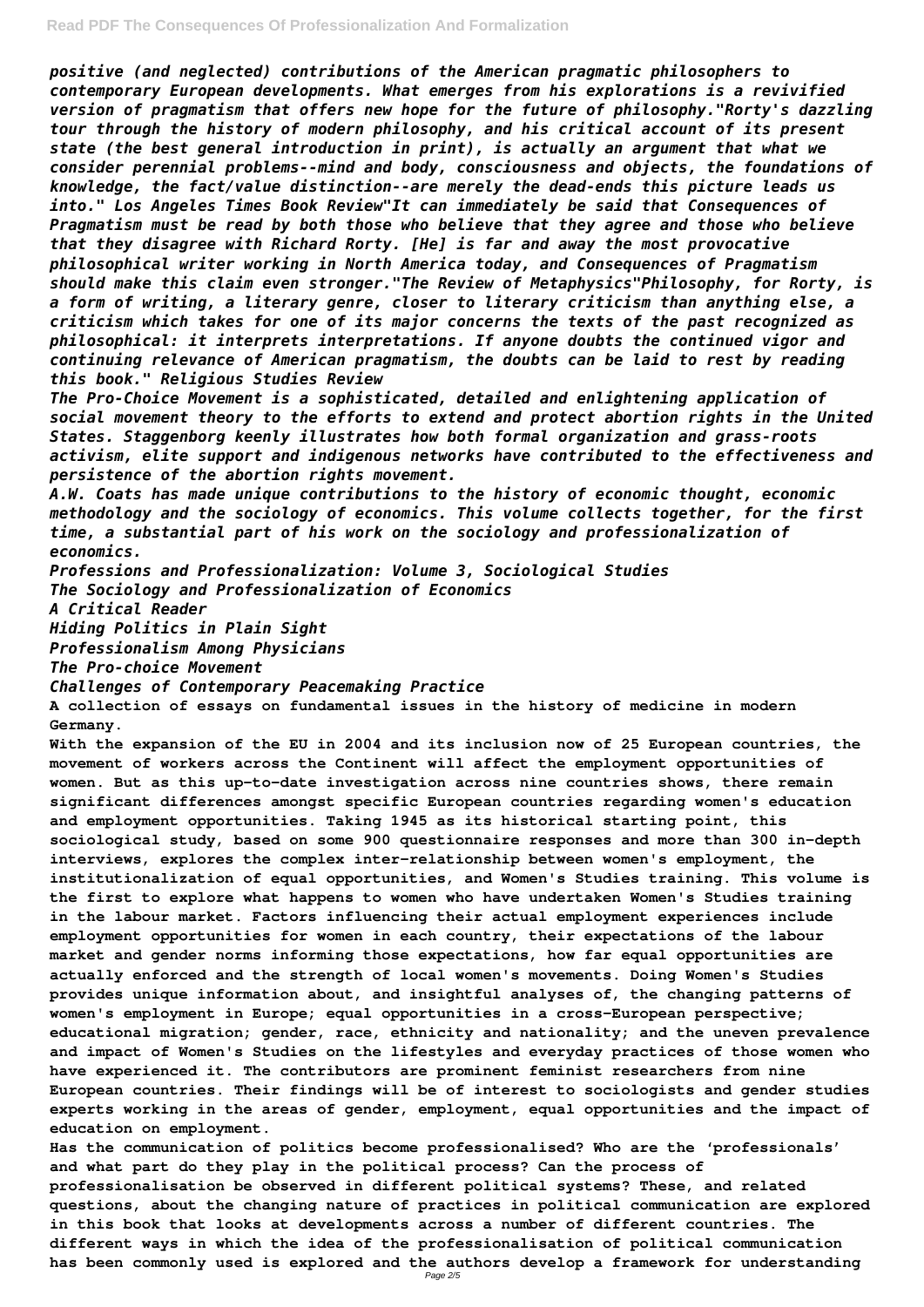## **Read PDF The Consequences Of Professionalization And Formalization**

**changing practices in political communication and in different contexts, for example, in respect of political campaigns and elections in general, and in respect of communication by governments. It is also focuses on these same themes in specific countries: Germany, France, Britain, Greece, the Netherlands, Hungary, Italy, Sweden.**

**Throughout this century, reformers have fought to eliminate party control of city politics. As a result, the majority of American cities today elect council members in atlarge and nonpartisan elections. This result of the turn-of-the-century Progressive movement, which worked for election rules that eliminated the power of the urban machine and the working class on which it was based, is today still a subject of lively debate. For example, in the mid-1980s, regular Democrats in Chicago sought to institute a nonpartisan mayoral election. Supporters thought that reform would make the electoral process more democratic, while opponents charged that it was meant to dilute the voting powers of blacks. Clearly, the effect of urban reform remains an important issue for scholars and politicians alike. Susan Welch and Timothy Bledsoe clarify a portion of the debate by investigating how election structures affect candidates and the nature of representation. They examine the different effects of district versus at-large elections and of partisan versus nonpartisan elections. Who gets elected? Are representatives' socioeconomic status and party affiliation related to election form? Are election structures related to how those who are elected approach their jobs? Do they see themselves as representatives concerned with the good of the city as a whole? Urban Reform and Its Consequences reports an unprecedented wealth of data drawn from a sample of nearly 1,000 council members and communities with populations between 50,000 and 1 million across 42 states. The sample includes communities that use a variety of election procedures. This study is therefore the most comprehensive and accurate to date. Welch and Bledsoe conclude that nonpartisan and at-large elections do give city councils a more middle- and upper-middle-class character and have changed the way representatives view their jobs. Reform measures have not, however, produced councils that are significantly more conservative or more prone to conflict. Overall, the authors conclude that partisan and district elections are more likely to represent the whole community and to make the council more accountable to the electorate.**

**Strategic Intelligence**

**Urban Reform and Its Consequences**

**A Study in Representation**

**Impact of the Professionalization on the French Armed Forces on Civil-military Relations and Strategic Assessment**

**The Organization of the Expert Society**

**Professional Ethics at the International Bar**

## **International Handbook of Research on Teachers and Teaching**

The Professionalization of Public Participation is an edited collection of essays by leading and emerging scholars examining the emerging profession of public participation professionals. Public participation professionals are persons working in the public, private, or third sectors that are paid to design, implement, and/or facilitate participatory forums. The rapid growth and proliferation of participatory arrangements call for expertise in the organizing of public participation. The contributors analyze the professionalization of this practice in different countries (United States, France, Canada, Italy, and the United Kingdom) to see how their actions challenge the development of participatory arrangements. Designing such processes is a delicate activity, since it may affect not only the quality of the processes and their legitimacy, but also their capacity to influence decision-making.

Sport Governance provides a comprehensive guide to the practical application of governance principles to amateur and professional sport organisations operating at the community, state/provincial, national, and international levels. It presents a balanced view between accepted practice and what contemporary research evidence tells us about a range of governance principles and practices. Organised in three parts, the text provides the reader with \* an explanation of the concept of governance, key terms and definitions as well as the economic, political and social factors that impact on how the governance function is enacted within sport organisations; \* an understanding of the "mechanics" of governance – the elements of structure, process and performance that ensure the governance function is carried out within sport organisations; and \* a discussion of a number of contextual issues in sport governance, including dual leadership, ethics, governance change and future governance challenges. Sport Governance is essential reading for practitioners working and volunteering in the sport industry and upper level undergraduate and postgraduate students enrolled in sport and leisure management programs. The International Handbook of Research on Teachers and Teaching provides a fresh look at the ever changing nature of the teaching profession throughout the world. This collection of over 70 articles addresses a wide range of issues relevant for understanding the present educational climate in which the accountability of teachers and the standardized testing of students have become dominant. In recent years the mediation movement has seen tremendous growth with significant advances being made in both research and practice. Despite these advances, reseachers and practitioners have remained relatively isolated from one another. Bridging the gap, COMMUNITY MEDIATION is dedicated to the mutual education of both researchers and mediators. It makes the findings of research accessible to practitioners and the issues of concern to practice available to researchers. Thus, this handbook affords researchers an excellent opportunity to learn more about actual techniques and enables practitioners to benefit from the latest research in the field.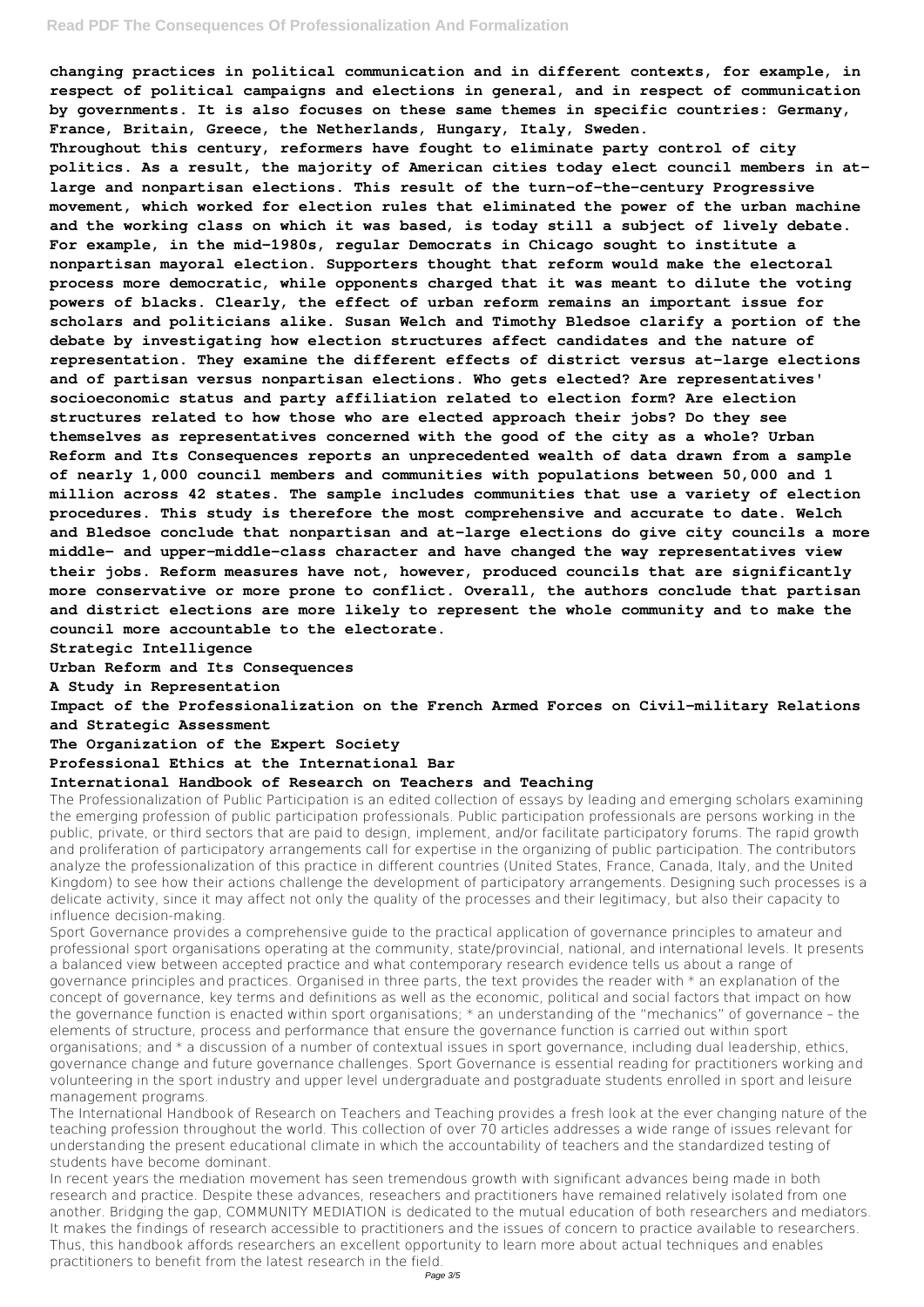Invariant Foundations and Consequences Debating Education, Certification and Practice Essays, 1972-1980 Women Artists and Writers Social Movements Since the Sixties An Oxford Guide Doing Women's Studies

Packed with fascinating biographical sketches of female engineers, this chronological history of engineering brightens previously shadowy corners of our increasingly engineered world's recent past. In addition to a detailed description of the diverse arenas encompassed by the word 'engineering' and a nuanced overview of the development of the field, the book includes numerous statistics and thought provoking facts about women's roles in the achievement of thrilling scientific innovations. This text is a unique resource for students launching research projects in engineering and related fields, professionals interested in gaining a broader understanding of how engineering as a discipline has been impacted by events of global significance, and scholars of women's immense, often obscured, contributions to scientific progress.

At the heart of any discussion about the future of libraries is the future of librarians—and how well our instructional programs, especially the Master of Library Science (MLS) degree, prepare them for their careers. This book continues the critical conversations around preparing future librarians.

Health and well-being is best understood in terms of a combination of biological, psychological, and social factors. But how 'social' is the biopsychosocial model when applied to mental health and rehabilitation? Psychology has traditionally viewed health as being determined by individual behavior. An integrative psychological approach is required to draw understanding from sociology, social psychology, and politics to consider how wider systemic, structural, and contextual factors impact on health behavior and outcomes. This e-book is dedicated to examining collective and community approaches to well-being and rehabilitation. In particular, the articles contained within this e-book are seeking to understand how social integration, social groups, social identity, and social capital influence health, well-being, and rehabilitation outcomes.

The Oxford Handbook of State and Local Government is an historic undertaking. It contains a wide range of essays that define the important questions in the field, evaluate where we are in answering them, and set the direction and terms of discourse for future work. The Handbook will have a substantial influence in defining the field for years to come. The chapters critically assess both the key works of state and local politics literature and the ways in which the sub-field has developed. It covers the main areas of study in subnational politics by exploring the central contributions to the comparative study of institutions, behavior, and policy in the American context. Each chapter outlines an agenda for future research.

Engineering Women: Re-visioning Women's Scientific Achievements and Impacts

Toward Revision in the Scientific Study of Religion

Waves of Protest

The Professionalisation of Political Communication

Consequences of Pragmatism

Employment Opportunities, Personal Impacts and Social Consequences

Organization and Activism in the Abortion Conflict

**Written by international practitioners and scholars, this pioneering work offers insights into the peace mediation practice and explains how multifaceted assistance has become an indispensable part of it. With its policy focus and real-world examples, this is a go-to resource for researchers and advisers involved in peace processes.**

**The Pro-choice MovementOrganization and Activism in the Abortion ConflictOxford University Press on Demand**

**This book presents a lively debate surrounding the professionalization of leadership. With contributions from both sides of the argument, it considers the historical overview of leadership and management as a profession, questions what constitutes a profession, and critically addresses the practicality of professionalizing leadership. With a range of perspectives including political philosophy, behavioral professionalism and management history, the book intends to facilitate further discussion on the issues at stake. With a number of education programs beginning to focus on the art and practice of leading people, this debate is particularly timely.**

**In this beautifully illustrated and provocative study, Bridget Elliott and Jo-Ann Wallace reappraise women's literary and artistic contribution to Modernism. An important study in twentieth-century cultural history.In this beautifully illustrated and provocative study, Bridget Elliott and Jo-Ann Wallace reappraise women's literary and artistic contribution to Modernism. Through comparative case studies, including Natalie Barney, Virginia Woolf, Vanessa Bell and Gertrude Stein, the authors examine the ways in which women responded to Modernism and created their artistic identity, and how their work has been positioned in relation to that of men.Bringing together women's studies, visual arts and literature, Women Writers and Artists makes an important contribution to 20th century cultural history. It puts forward a powerful case against the academic division of cultural production into departments of Art History and English Studies, which has served to marginalize the work of female Modernists. Professions in Civil Society and the State Environmental Influences on Practice and the Consequences for Professionalization Lawyers' Ethics and the Pursuit of Social Justice Professionalizing Leadership Schools and Society: A Sociological Approach to Education The Sacred in a Secular Age Re-envisioning the MLS** *"This study comprises an analysis of the historical impacts of the professionalization of Western*